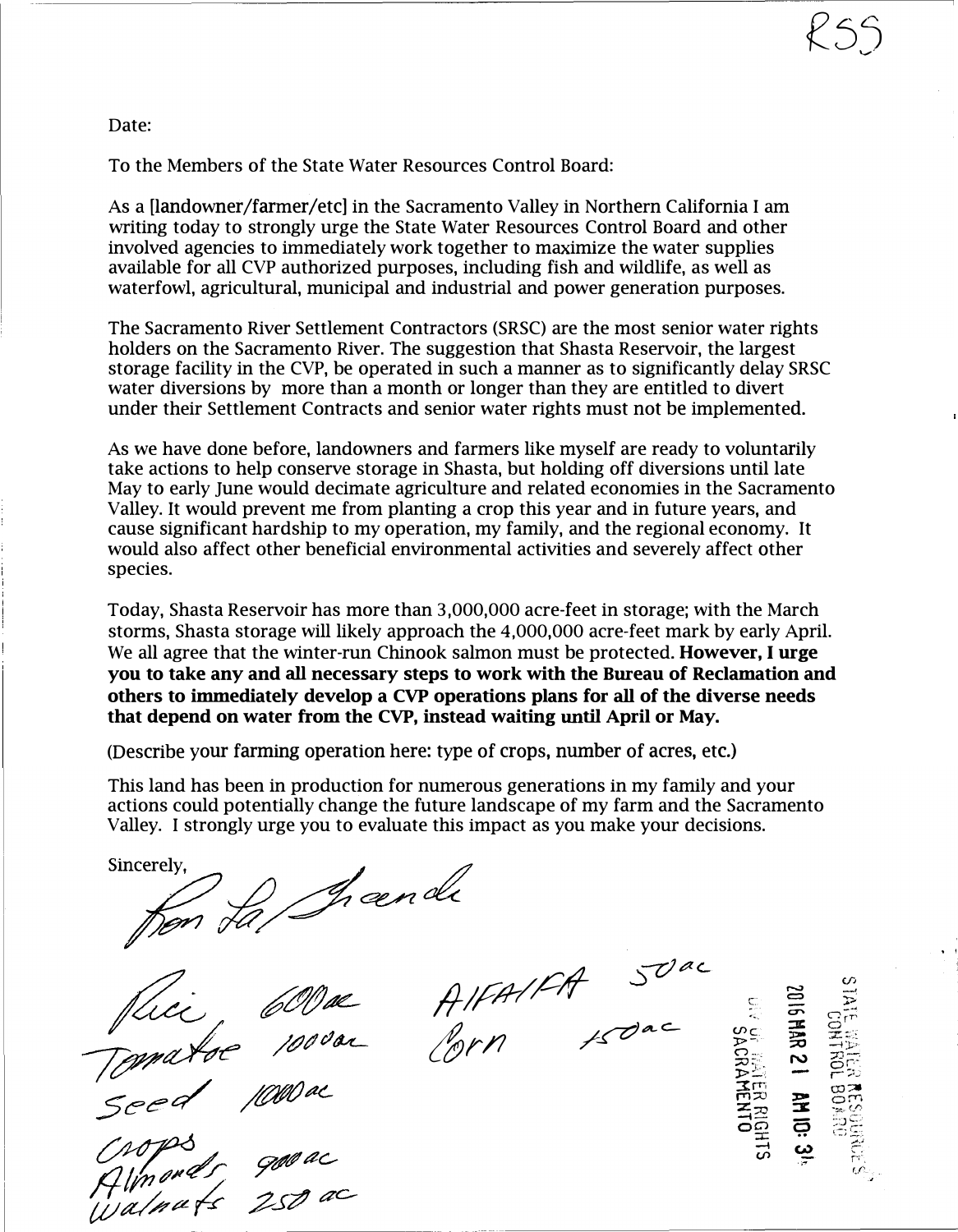

STATE WATER RESOURCES CONTROL BOARD

2016 HAR 21 AM 10: 34

**W UF WATER RIGHTS** 

BOARD OF DIRECTORS Donald R. Bransford, President Peter Knight, Vice President John Amaro Logan Dennis Bruce Rolen

GENERAL MANAGER Thaddeus L. Bettner, P.E.

DATE: March 14, 2016

TO: GCID Landowners and Water Users

FROM: Thaddeus Bettner, General Manager

SUBJECT: SWRCB Workshop - March 18, 2016 and GCID Landowner/Water User Meetings- March 30, 2016

## Sacramento Temperature Control Workshop

We are writing today to urge you to attend the Sacramento River Temperature Management Planning and Implementation public workshop on Friday, March 18, 2016, in Sacramento. Although the magnitude of the recent storms have resulted in enough storage in Shasta Reservoir that it is hoped that diversions will not be delayed this year, the workshop is being held to discuss and obtain information to develop a Temperature Management Plan for the future and it is important that agricultural water users participate in the process.

> Workshop Details: Friday, March 18, 2016 The Public Workshop will commence at 9:00 a.m. Joe Serna, Jr.- CalEPA Building Coastal Hearing Room 1001 I Street Sacramento, California (maps and directions are available at GCID's office)

The State Water Resources Control Board (SWRCB) will be holding the public workshop to receive public input regarding Sacramento River temperature management issues, including the U.S. Bureau of Reclamation's (Reclamation) 2016 Sacramento River Temperature Management Plan (TMP). The TMP will describe proposed operations of the Central Valley Project (CVP) to manage temperatures on the Sacramento River for the protection of winter-run Chinook salmon this year.

Your comments and input at this workshop are critical in ensuring the voices of landowners and water users, who would be most impacted by this plan, are heard, and that your needs are balanced with other considerations.